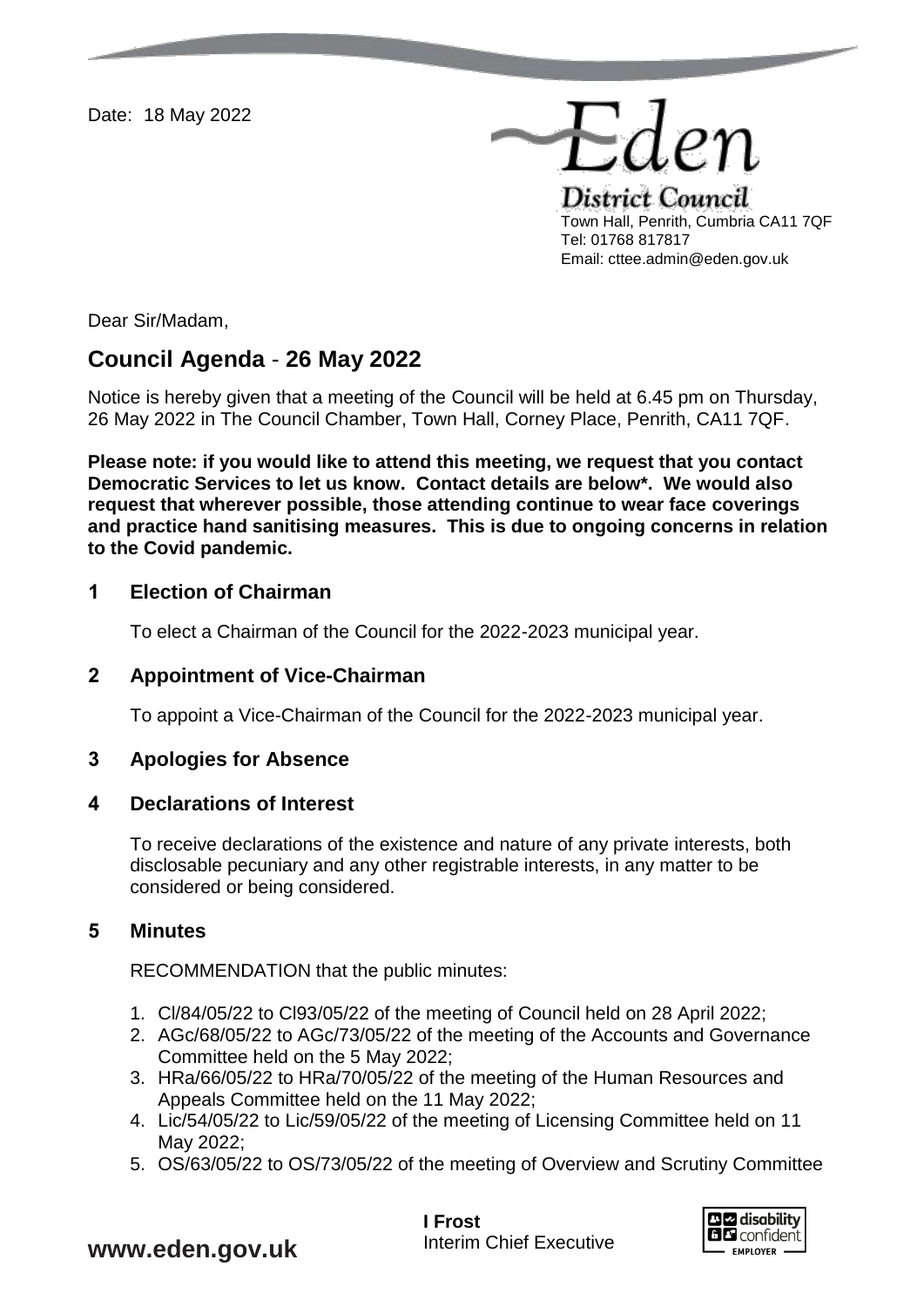held on 12 May 2022;

- 6. Pla/181/05/22 to Pla/192/05/22 of the meeting of Planning Committee held on 19 May 2022;
- 7. CAB/130/05/22 to CAB/142/05/22 of the meeting of Cabinet held on 24 May 2022;

be confirmed and signed by the Chairman as a correct record of those proceedings.

### **6 Chairman's Acceptance Speech and Announcements**

### **7 Statement by the Leader**

### **8 Allocation of Seats on Committees and Working Groups** *(Pages 7 - 16)*

To consider the attached report DoR46/22 of the Assistant Director Legal and Democratic Services which proposes the distribution of seats in accordance with the rules of political proportionality and to make appointments to the Committees for the 2022/23 municipal year.

#### RECOMMENDATION that

- 1. the proposed allocation of seats as set out in this report be approved;
- 2. the appointment of Members to Committees as set out in Appendix 2 be approved;
- 3. the appointment of Members to Working Groups as set out in Appendix 3 be approved;
- 4. the Green Group and Labour Group adopt a reciprocal arrangement where the nominated Members can act as Standing Deputies.

*[Note: Appendices 2 and 3 to this report will be sent 'to follow']*

### **9 Election of Chairmen**

To Elect Chairmen and Vice-Chairmen for the following Committees for the 2022- 2023 municipal year:

- 1. **Accounts and Governance Committee** (Chairman);
- 2. **Finance Scrutiny Committee** (Chairman and Vice-Chairman in accordance with Section D6, Paragraph 1.4 (page 51) of the Council's Constitution) ;
- 3. **Human Resources and Appeals Committee** (Chairman);
- 4. **Licensing Committee** (Chairman);
- 5. **Overview and Scrutiny Committee** (Chairman and Vice-Chairman in Accordance with Section D5, Paragraph 1.4 (page 48) of the Council's Constitution); and
- 6. **Planning Committee** (Chairman).

### **10 Calendar of Ordinary Meetings 2022-2023** *(Pages 17 - 22)*

To consider the attached report DoR39/22 of the Assistant Director Legal and Democratic Services, which outlines the previously approved calendar of ordinary meetings for 2022-23.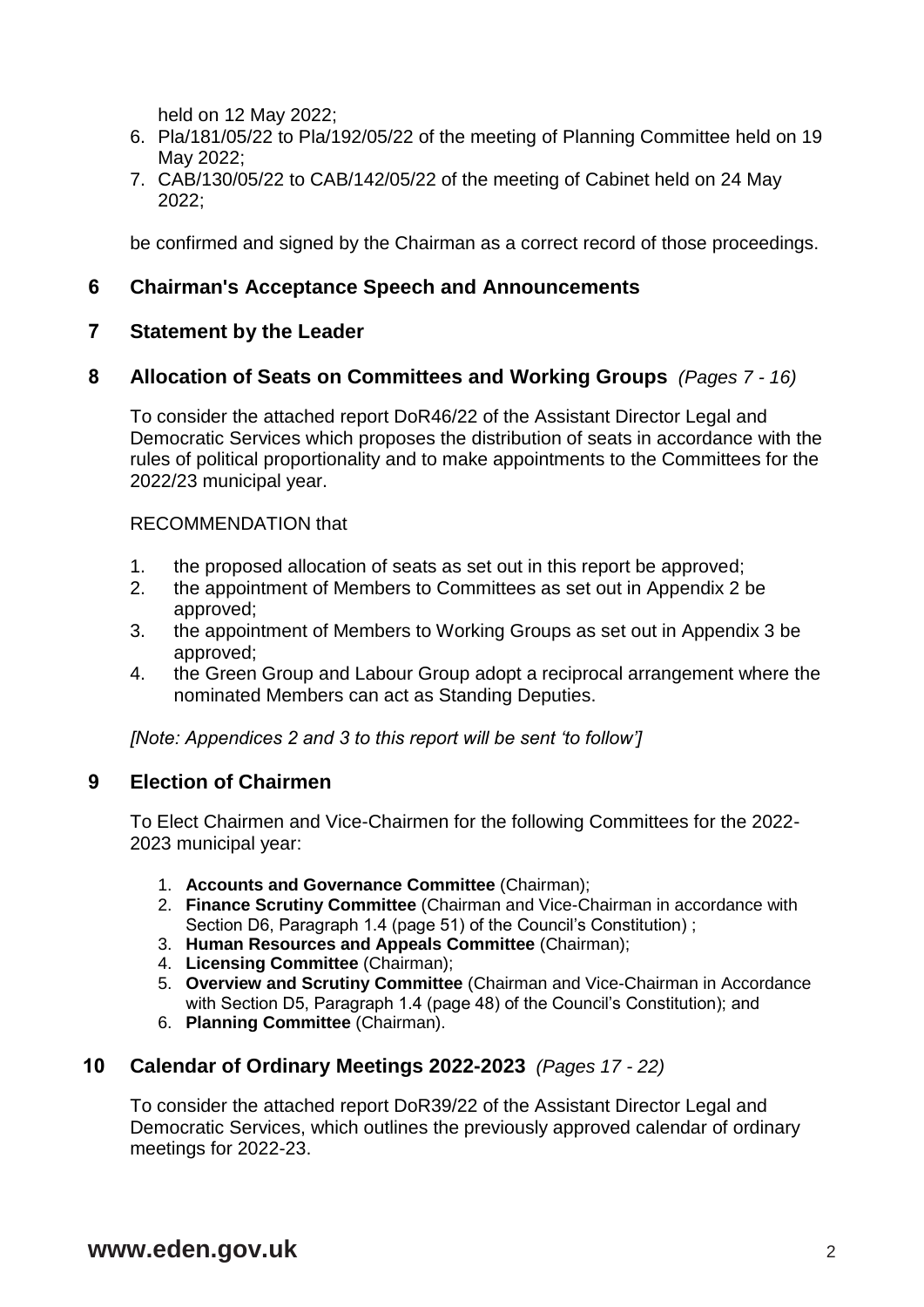### RECOMMENDATION: that

- 1. Council notes the calendar of ordinary meetings for 2022-23 attached at Appendix 1 to this report;
- 2. all Members and Standing Deputies of the Planning, Licensing, and Accounts and Governance Committees undertake full training prior to these Committees' first meetings in each new municipal year; and
- 3. it be noted that Portfolio Holder meetings will be held on an *ad hoc* basis when there is a requirement for a Portfolio Holder to make a decision under delegated powers.

### **11 Appointments to Outside Bodies and Member Champions 2022-2023** *(Pages 23 - 28)*

To consider the attached report DoR45/22 of the Assistant Director Legal and Democratic Services, which seeks to approve the list of Outside Bodies for the municipal year 2022/2023, and which Members should be appointed to represent the Council on each of the listed bodies.

RECOMMENDATION that:

- 1. The list of outside bodies set out in paragraphs 3.2 and 3.6 in the report be approved;
- 2. Members of the Cabinet be appointed to the outside bodies identified in paragraph 3.2;
- 3. Members give consideration to the nomination of non-Cabinet Members to the bodies listed at paragraph 3.6 of this report;
- 4. Members note the requirement to provide a summary note for outside body meetings attended as previously agreed by Council for any outside bodies they may be appointed to;
- 5. Those bodies upon which Eden District Council will be represented by another body for 2021/2023 as detailed at paragraph 3.7 of the report be noted and consideration be given to appointing an observer; and
- 6. Council determines if it wishes to appoint Member Champions in relation to:
	- (a) the Armed Forces;
	- (b) Children and Young People;
	- (c) Older People; and
	- (d) Homelessness

*[Note: Appendix 1 to this report will be sent 'to follow']*

### **12 Budget for Capital Grants for Affordable Housing Projects** *(Pages 29 - 38)*

To consider the attached report DoR44/22 of the Interim Director of Resources, which seeks to approve capital budgets for four capital grants to support Affordable Housing projects across the district. The grants will be funded through Section 106 receipts and are being considered for approval by Cabinet on 24 May 2022.

RECOMMENDATION: subject to Cabinet approval of the Capital Grants, that Council approves budgets totalling £544,000 to be included in the Capital Programme 2022/23 to be funded from Section 106 receipts.

# **www.eden.gov.uk** 3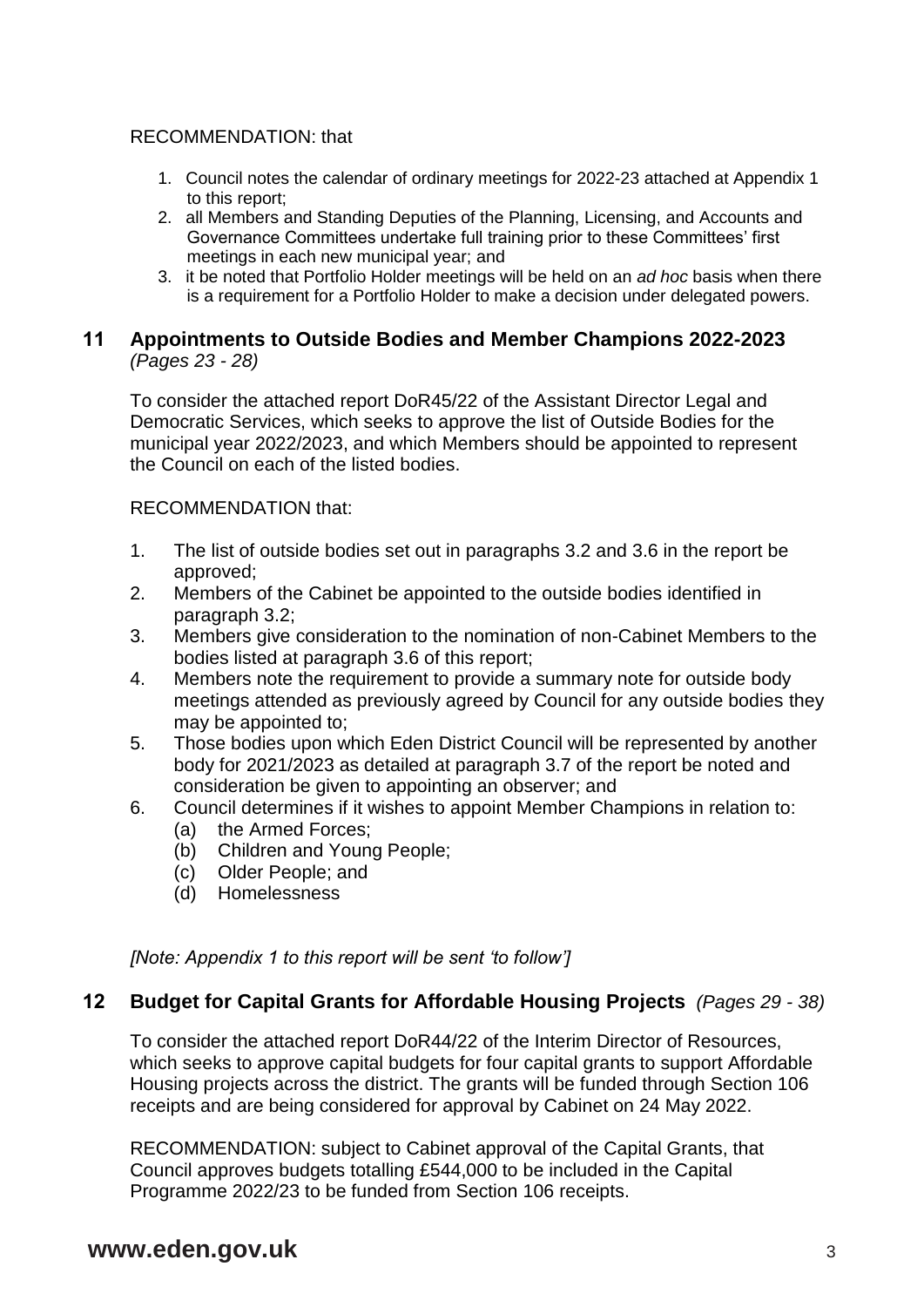### **13 Director of Resources Post** *(Pages 39 - 44)*

To consider the attached report CE3/22 of the Chief Executive, in respect of the options for the post of Director of Resources and statutory requirements under Section 151 of the Local Government Act 1972 from June 2022 until April 2023.

RECOMMENDED: that Council

- 1. approves the extension of the current arrangements with the Interim Director of Resources until 31 March 2023; and
- 2. agrees to fund the £71,860 cost of the extension from Revenue Reserves.

### **14 Date of Next Scheduled Meeting**

The next scheduled meeting of Council be confirmed as Thursday 28 July 2022 at 6.45 p.m. in the Council Chamber, Town Hall, Penrith.

Yours faithfully,

I Frost Interim Chief Executive

\*Democratic Services Contact: Email: [cttee.admin@eden.gov.uk](mailto:cttee.admin@eden.gov.uk) or telephone: 01768 212266

Encs

**For Attention** All members of the Council

**Chairman** – Councillor A Connell (Liberal Democrat Group) **Vice Chairman** – Councillor D Banks (Independent Alliance Group)

### **Councillors**

R Burgin, Liberal Democrat Group R Briggs, Conservative Group A Armstrong, Conservative Group P G Baker, Liberal Democrat Group I Chambers, Conservative Group M Clark, Independent Group

N McCall, Liberal Democrat Group A Meadowcroft, Conservative Group G Nicolson OBE, Conservative Group W Patterson, Independent Alliance Group J Raine, Conservative Group M Robinson, Independent Alliance Group

## **www.eden.gov.uk** <sup>4</sup>